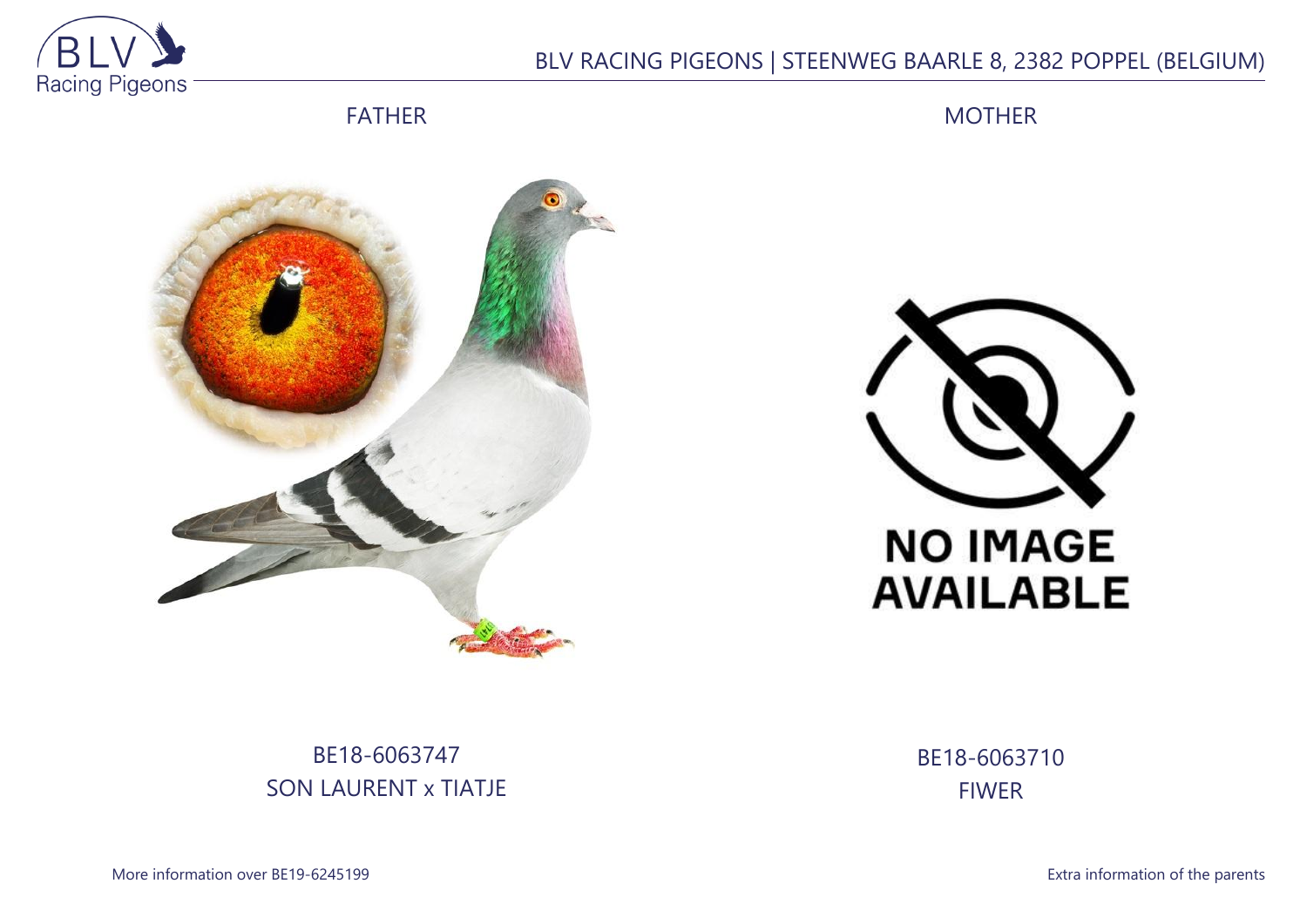

## BLV RACING PIGEONS | STEENWEG BAARLE 8, 2382 POPPEL (BELGIUM)



| 6063747-18                                                                                                                                             | <b>Son Laurent x Tiatie</b>                                                                                                                                                                                                                                                                                                                               |                                                                                                                                                                                                                                                                                                |                                                                                                                                                                                     |
|--------------------------------------------------------------------------------------------------------------------------------------------------------|-----------------------------------------------------------------------------------------------------------------------------------------------------------------------------------------------------------------------------------------------------------------------------------------------------------------------------------------------------------|------------------------------------------------------------------------------------------------------------------------------------------------------------------------------------------------------------------------------------------------------------------------------------------------|-------------------------------------------------------------------------------------------------------------------------------------------------------------------------------------|
| $\overline{\phantom{a}}$<br>6048735-15                                                                                                                 | $V: 6072393 - 14$<br>Barabas<br>Grootvader van:<br>10. Nat. Chateauroux<br>53. Nat. Argenton<br>60. Nat. Chateauroux<br>89. Nat. Chateauroux                                                                                                                                                                                                              | $V: 6062058-13$<br>Johan<br>Broer Laura, 1e Nat.<br><b>Bourges</b><br>M:6023341-12<br>Natalie                                                                                                                                                                                                  | IV: 6033129-07<br>Rony<br>M: 6259169-08<br>Erna<br>$V: 6297742 - 10$<br>M: 2035886-09<br>Barbara                                                                                    |
| Laurent<br>Vader van:<br>10. Nat. Chateauroux<br>53. Nat. Argenton<br>60. Nat. Chateauroux<br>89. Nat. Chateauroux<br>91.Nat. Bourges                  | M: 6072342-14<br>Herna<br>Zus Laura<br>(Gr) moeder van<br>10. Nat. Chateauroux<br>28. Nat. Argenton<br>36. Nat. Chateauroux                                                                                                                                                                                                                               | 6033129-07<br>$\overline{\mathsf{V}}^\cdot$<br>Rony<br>Zoon Kaasboer<br>Vader Laura, 1e Nat.bourge<br>M:6259169-08<br>Erna<br>Rechtstreeks L.B.J.<br>Geerinckx                                                                                                                                 | $V: 6335690-98$<br>"KAASBOER" super<br>M: 6307210-04<br>Grootmoeder Laura<br>$V: 6054295-05$<br>M: 6054214-05<br>Chateaurouxke                                                      |
| M: 6072366-14<br>Tiatie<br>Moeder van:<br>10. Nat. Chateauroux<br>53. Nat. Argenton<br>60.Nat. Chateauroux<br>89. Nat. Chateauroux<br>91. Nat. Bourges | $\overline{V}$ : 6115503-11<br>Daniel<br>De Belser Johan<br>Vader van BE12-6023284<br>Jetie<br>1e Prov.La Souterraine<br>40e Nat. La Souterraine<br>18e Prov.Poitiers<br>M: 6177661-08<br>Tia kl. dochter KAASB<br>Moeder van BE12-6023284<br>2e Nat. La Souterrainne<br>11e Nat. Guéret<br>28e Nat. Argenton<br>42e Nat. Bourges<br>64e Nat. Châteauroux | $\nabla 6112227-09$<br><b>WHite Eve</b><br>kleinzoon "Den 500"<br>M:6257007-03<br>Kleindochter KAASBOER<br>Moeder "Asduifke 2005"<br>1° Asduif Union Antwerpen<br>$\overline{V}$ 6257098-03<br>Rik<br>Zoon Kaasboer<br>Vader van Tia<br>M6242318-07<br>Beja<br>Leo Verhaegen<br>Moeder van Tia | V: 6255007-03<br>M: 6379496-02<br>V: 6183100-02<br>Gust<br>M: 6480541-00<br>Blauw<br>IV: 6335690-98<br>"KAASBOER" super<br>M: 6407575-97<br>Blauw<br>V: 6358919-04<br>M: 6110267-06 |

erkweker rkweker



| 6063710-18                              |                                                                                  |                                                                                        | datum<br>24/09/2018                                                             |
|-----------------------------------------|----------------------------------------------------------------------------------|----------------------------------------------------------------------------------------|---------------------------------------------------------------------------------|
|                                         | $v:6031766 - 10$<br>Kurt.<br>Mestbroer BE10-6031765<br>le Asduif Fond Union Antw | $V:6176146-05$<br>Zoon KAASBOER<br>Vader van Blauwke 508-09:<br>64" Nai Bourges 373576 | $IV: 6335690 - 98$<br>"KAASBOER" superkwei<br>$M: 6407575 - 97$<br><b>Biouv</b> |
| $\overline{v}$ 6072210-14               | le Asduif Flyingclub Antw<br>2e Semi Nat. Blois<br>29e Semi Nat. Vierzon         | M:6404429-06<br>Roziers Walter<br>zomeriong                                            | $V: 6225246 - 01$<br>Intelegente<br>M: 6246934-04<br>Nike                       |
|                                         | M: 30e Nat. Argenton<br>6023287-12<br>Filmy<br>5e Dourdan 2032 d.                | $V: 6257240 - 03$<br>Torre<br>Vader Kim, le Nat. Guéret<br>Vader BE09-6111546          | V: 6335690-98<br>"KAASBOER" superkwek<br>M: 6407575-97<br>Blauw                 |
|                                         | 21e Orléans 1414 d.<br>54e Prov. La Souterraine<br>Zus Kim, le Nat. Guéret       | $M.6034734 - 06$<br>Celien<br>Moeder Kim, le Nat. Guéret<br>Moeder BE09-6111546        | $V: 6517591 - 99$<br>$Blauw - wit$<br>$M: 2072711 - 02$<br>$Blauw - wit$        |
|                                         | $\overline{W}$ : 6111601-09<br>"HIGHTOWER"<br>Van de Wouwer Gaston               | $\frac{1}{2}$ . 6257231-03<br>Ronaldo<br>Zoon KAASBOER<br>Vader van "Mirthe":          | $\frac{1}{2}$ , 6335690-98<br>"KAASBOER" superkwek<br>M: 6407575-97<br>Blauw    |
| M: 02271-15-1726<br>Winfried Helmerichs | 1ste Ludenscheid 7727d<br>1ste Hamm 6970 d<br>contract to an in-                 | M:6257209-03<br>Blanw<br>Moeder van "Mirthe":<br>1° Asd Fondclub A'pen 07              | $V: 6480563 - 00$<br>Donker - geschelpt<br>M: 6559567-99<br>blauw               |
|                                         | $M: 02271 - 07 - 475$<br>"Blue Sky"                                              | $\frac{1}{2}$ 2121963-05                                                               |                                                                                 |
|                                         |                                                                                  | м-6256582-02<br>"Klaina Muiska"                                                        | $V: 6669930 - 94$                                                               |
|                                         |                                                                                  | Frans v. Beirendonck                                                                   | M4 6391983-97<br>Frans v. Beirendonc                                            |

| 2018 |         | <b>BELG</b>                                                   |
|------|---------|---------------------------------------------------------------|
|      |         | Eigendomsbewijs van de ring<br>Titre de propriété de la bague |
|      | 6063710 |                                                               |

**Hok Van de Wouwer** Melkouwen 8 - 2590 Berlaar (Belgium)

Van de Worwer Kent